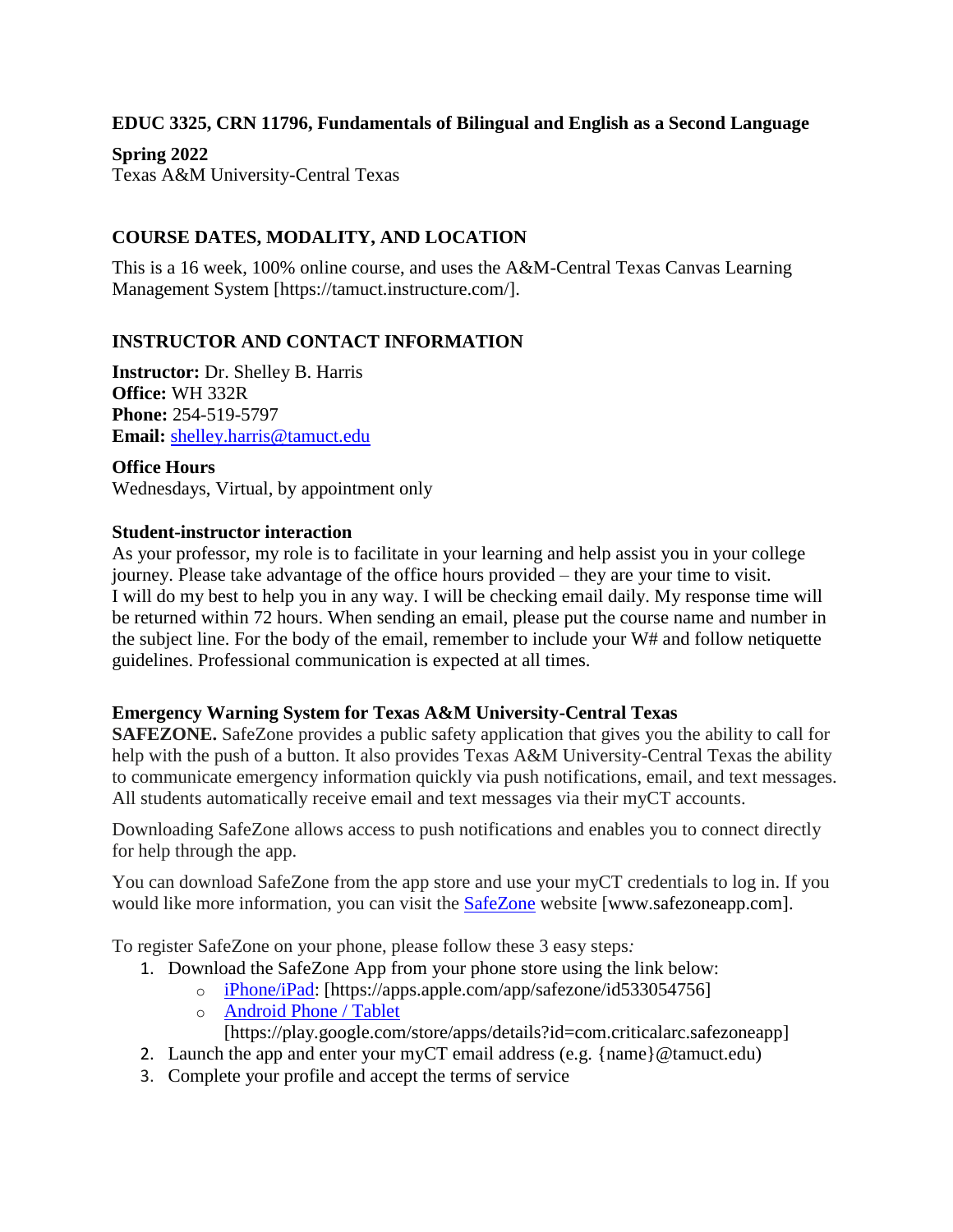## **COURSE INFORMATION**

#### **Course Overview and description**

This course includes an examination of the history, philosophies, theoretical and legal foundations regarding Bilingual/English as a Second Language. The course also includes a review of programmatic designs.

#### **Course Objective or Goal**

Emphasis is on the theory and practice of Bilingual Education and English as a Second Language. Focus is on identification of program models in Bilingual/ESL education, including their historical, legislative, and philosophical foundations, as well as instructional frameworks for various programs. An additional focus is on the implementation of bilingual instruction with multiple populations

### **Student Learning Outcomes**

- 1. The pre-service teacher will identify linguistic perspectives for literacy instruction geared to second language learners.
- 2. The pre-service teacher will describe language used for social interaction (Basic Interpersonal Communication Skills: BICS) and academic learning (Cognitive Academic Language Proficiency: CALP)
- 3. The pre-service teacher will model instructional strategies and plan effective lessons that engage English Language Learners.
- 4. The pre-service teacher will understand the processes of assimilation, acculturation, and Diaspora.
- 5. The pre-service teacher will research Krashen's Theory of second language acquisition.
- 6. The pre-service teacher will distinguish between the different Bilingual/ESL programs available (Immersion; Dual Language; Maintenance Bilingual; Transitional Bilingual; Newcomer Programs; ESL Pullout, ESL Inclusion, and Structured English Immersion).
- 7. The pre-service teacher will identify and demonstrate an understanding of the stages of oral language development.
- 8. The pre-service teacher will gain an understanding of the principles underlying societal aspects of bilingualism, including language choice and the organization of bilingual communities and the power behind these choices.
- 9. The pre-service teacher will investigate the sources and evaluate the results of language policies, particularly at the federal, state, and local levels, affecting bilingual communities.
- 10. The pre-service teacher will demonstrate an understanding of formal and informal assessment to plan and adapt instruction for English Language Learners.
- 11. The pre-service teacher will demonstrate the ability to synthesize information found in peer reviewed articles and apply that research to understanding in the classroom.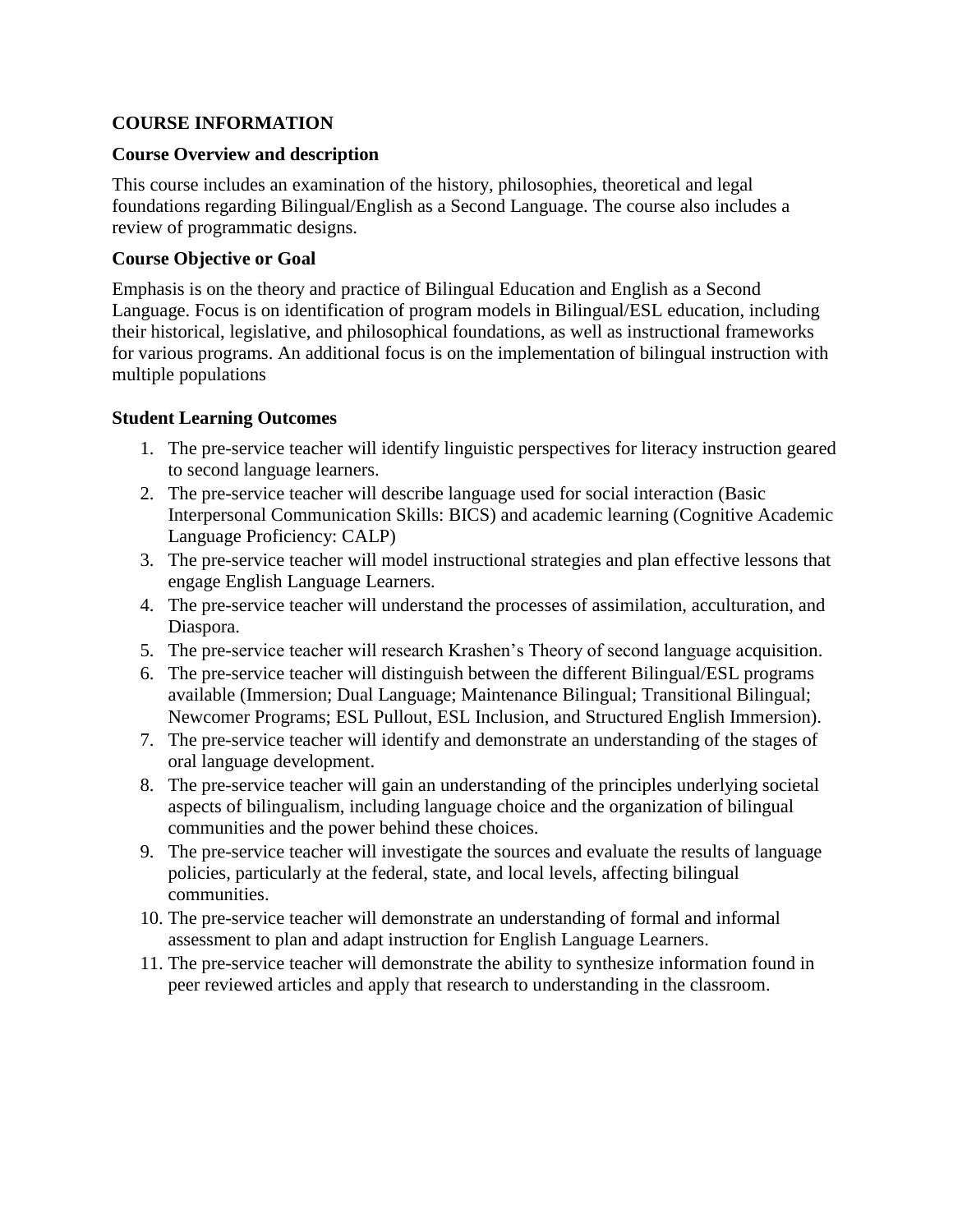## **Competency Goals Statements (certification or standards)**

The students will demonstrate mastery of the content knowledge required of an entry-level educator in this field in Texas public schools for the following TExES Competencies:

### ENGLISH AS A SECOND LANGUAGE (ESL) STANDARDS

Standard I. The ESL teacher understands fundamental language concepts and knows the structure and conventions of the English language

Standard II. The ESL teacher has knowledge of the foundations of ESL education and factors that contribute to an effective multicultural and multilingual learning environment.

Standard III. The ESL teacher understands the processes of first- and second-language acquisition and uses this knowledge to promote students' language development in English. Standard IV. The ESL teacher understands ESL teaching methods and uses this knowledge to plan and implement effective, developmentally appropriate ESL instruction.

Standard V. The ESL teacher has knowledge of the factors that affect ESL students' learning of academic content, language, and culture.

Standard VI. The ESL teacher understands formal and informal assessment procedures and instruments (language proficiency and academic achievement) used in ESL programs and uses assessment results to plan and adapt instruction.

Standard VII. The ESL teacher knows how to serve as an advocate for ESL students and facilitate family and community involvement in their education

## **Required Reading and Textbook(s)**

Echevarria, J., Vogt, M., & Short, D. (2013*). Making content comprehensible for English learners: The SIOP model*. (4th ed.) Boston, MA: Pearson Education Inc.

Peregoy, S & Boyle, O (2017). *Reading, writing, and learning in ESL: A reading book for teaching K-12 English learners*. Boston, MA: Pearson Education Inc. N.B.

### COURSE REQUIREMENTS

1.**SIOP Lesson Plan and Strategy Demonstration** (20 points) Using the SIOP model as well as content knowledge related to language acquisition theory, students will develop or modify a lesson to include developmentally appropriate instructional strategies, affective components of instruction and implementation, as well as appropriate informal and formal assessments for English Learners. The student will present the lesson development and design to the class in a creative, informative, and engaging format, while also demonstrating the appropriate speech and pacing for English learners. Lesson plan template and rubric are in Canvas.

2. **Theory Presentation** (20 points) Students will create a multimedia presentation of one of the following theories that impact second language teaching and learning. These theories include, but are not limited to: Krashen five hypotheses, Krashen stages of language acquisition, BICS and CALP (Cummins) Dual Language -two way and one way. Theory sign up and rubric are in Canvas.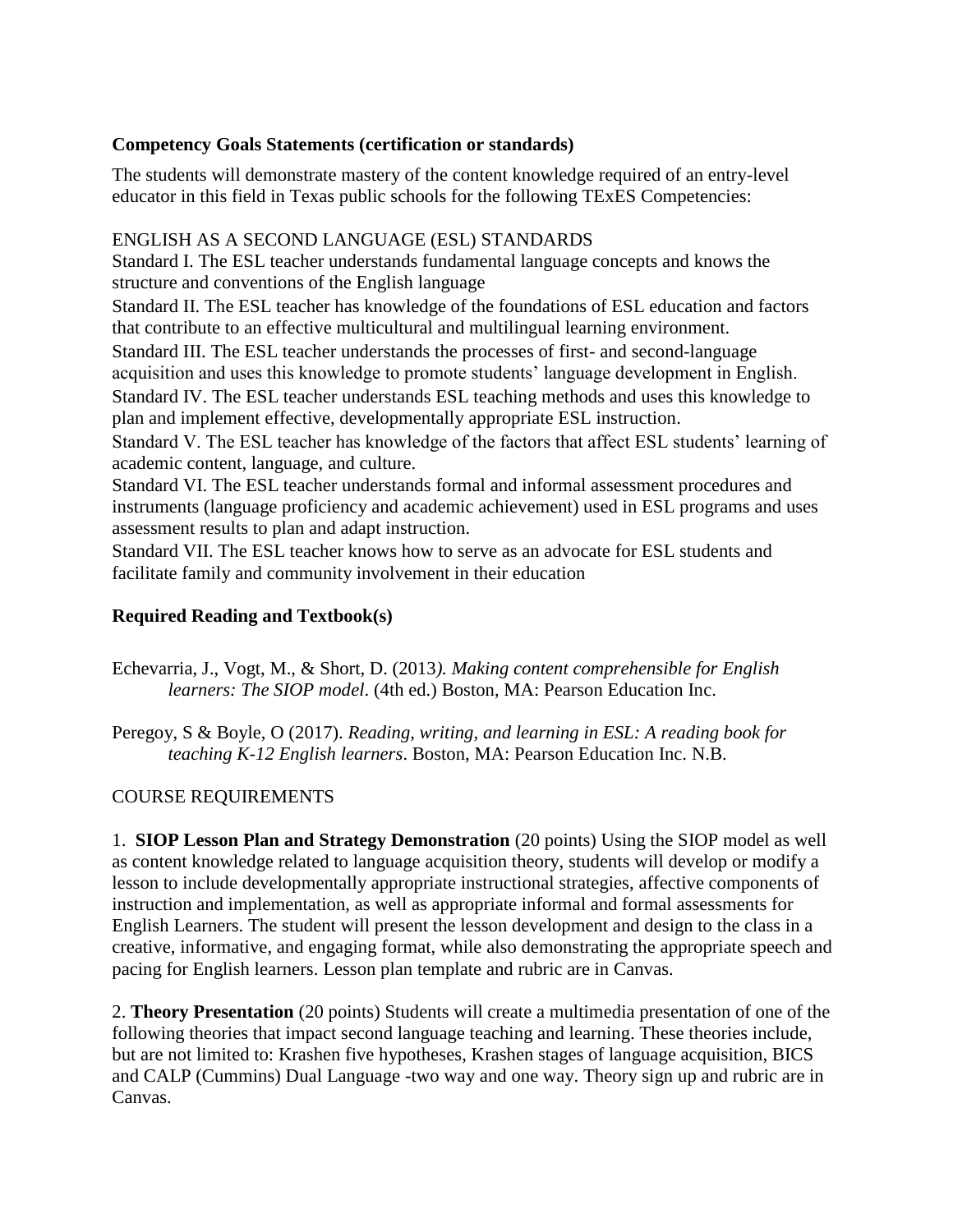3. **ESL Strategies Notebook** (20 points) Students will compile a notebook of 10 strategy mini lessons to support, scaffold, and/or teach English Language Learners in the classroom. You will include a list of 20 culturally diverse books for read louds and/or novel studies. Be mindful of visuals, student discourse, writing, and vocabulary. Use APA format. Rubric in Canvas.

4. **ELPS** – (10 points) Students will understand the ELPS and how it connects to the TEKS, students and instruction. Students will complete an ELPS Chart provided in Canvas.

5. **Module Exams** (4 @ 20 points each) Students will take a Module Exam that includes the readings and lectures of the Module. Exam will consist of 10 questions and the format will be multiple choice.

### **Grading Criteria Rubric and Conversion**

Grades will be assigned at the end of the semester on the following basis:

 $A = 100 - 90%$  $B = 89-80%$  $C = 79-70%$  $D = 69-60%$  $F = 59-0%$ 

#### **Posting of Grades**

All assignments are due on Sunday at 11:59 as assigned for that week. Grades will be posted on the Canvas Grade book where students can monitor their status. Turn-around time for grades to be posted are within 2 weeks. Larger projects may take more time. If you have any questions or concerns, please do not hesitate to email me or come by my office.

#### **Grading Policies**

All assignments must be submitted on time to receive full credit. Any late assignment submitted will have an automatic 25% deduction or not accepted per the instructor's decision. Note: Arrangements in exceptional circumstances (hospitalization, catastrophe, etc.) are the responsibility of the student. This means you must meet with the instructor to discuss the situation and provide documentation. If you are having technology difficulties, email the assignment to yourself and print in the library. Paper copies and/or Canvas copies of assignments are necessary to receive a grade.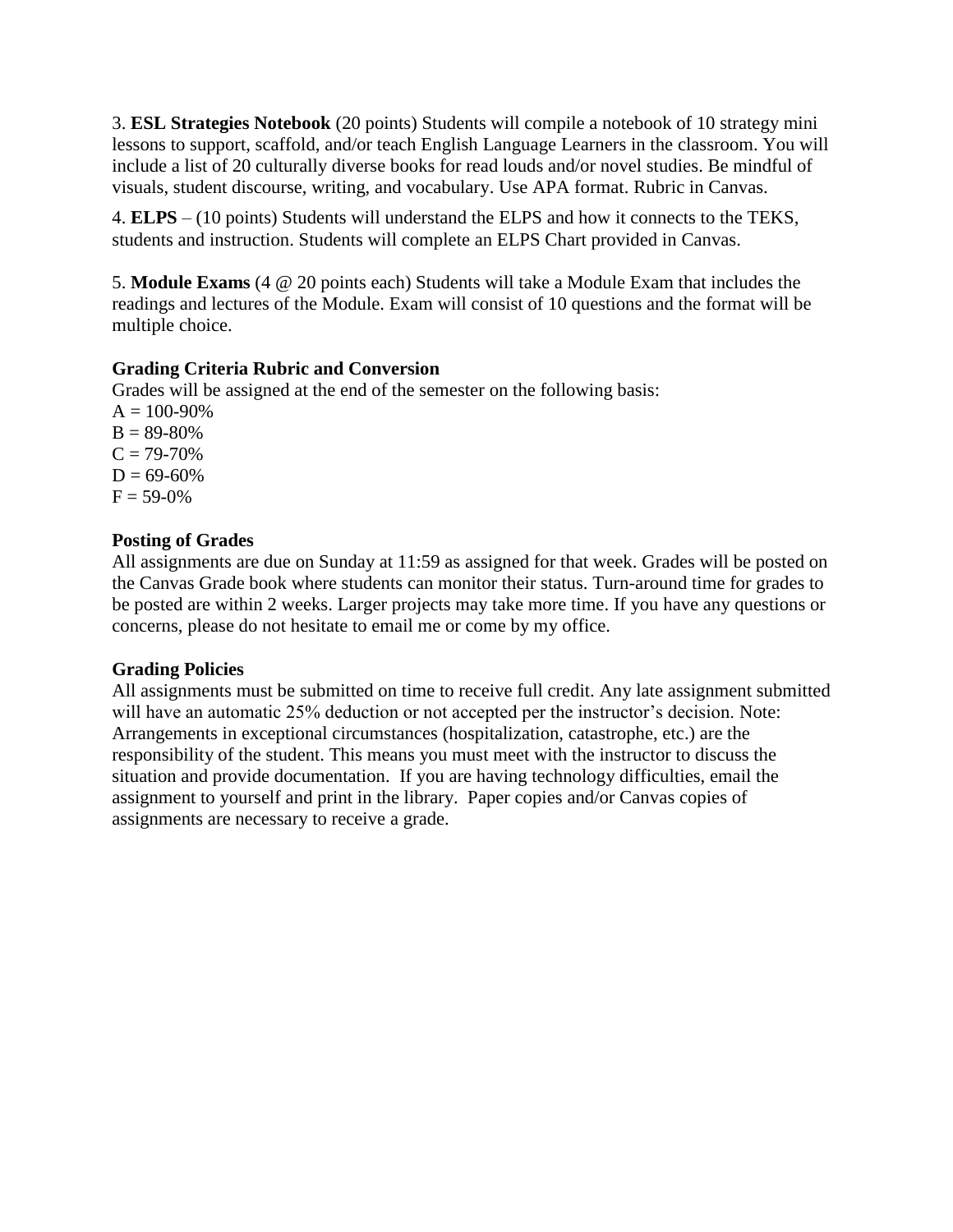| <b>Topics</b>                                                                                                                                                                                                                                                                                               | <b>Learning Activities</b>                                                                                                                                                                 | <b>Assessments</b>                                                                               |
|-------------------------------------------------------------------------------------------------------------------------------------------------------------------------------------------------------------------------------------------------------------------------------------------------------------|--------------------------------------------------------------------------------------------------------------------------------------------------------------------------------------------|--------------------------------------------------------------------------------------------------|
|                                                                                                                                                                                                                                                                                                             |                                                                                                                                                                                            |                                                                                                  |
| • Cultural differences<br>• Policy trends<br>• Current programs<br>• Using technology<br>• Academic language<br>• Language, power, social standing,<br>identity<br>• Language acquisition<br>$\bullet$ SDAIE<br>• Group work, thematic units,<br>scaffolding<br>• New literacies<br>Assessment<br>$\bullet$ | <b>Reading Activities:</b><br>Chapters $1 - 3$ in RWL in ESL<br>Lectures:<br>Week 1: ELLs in your Classroom<br>Week 2: Language and Language<br>Acquisition<br>Week 3: Classroom Practices | <b>Assignment</b><br>Week 2: Theory Presentation<br><b>Module Exam</b><br>Week 3: Module Exam #1 |

# Module 1: Foundations of ESL (Week 1 -3)

# Module 2: Second Language Development (Week 4 -8)

| <b>Topics</b>                                                                                                                                                                                                                                                                                               | <b>Learning Activities</b>                                                                                                                                                                                                              | <b>Assessments</b>                                                                      |
|-------------------------------------------------------------------------------------------------------------------------------------------------------------------------------------------------------------------------------------------------------------------------------------------------------------|-----------------------------------------------------------------------------------------------------------------------------------------------------------------------------------------------------------------------------------------|-----------------------------------------------------------------------------------------|
| • Oral language<br>• Assessment<br>• Differentiated instruction<br>• Visual forms<br>• Home and school environments<br>• Classroom strategies<br>• Vocabulary<br>• Dictionaries<br>• Beginning/Intermediate levels<br>• Process writing<br>• Webtools<br>• Collaborative contexts<br>• Developmental phases | <b>Reading Activities:</b><br>Chapters $4 - 8$ in RWL in ESL<br>Lectures:<br>Week 4: Oral language development<br>Week 5: Emergent literacy<br>Week 6: Vocabulary development<br>Week 7: Process writing<br>Week 8: Reading instruction | <b>Assignment</b><br>Week 6: ELPS Chart<br><b>Module Exam</b><br>Week 8: Module Exam #2 |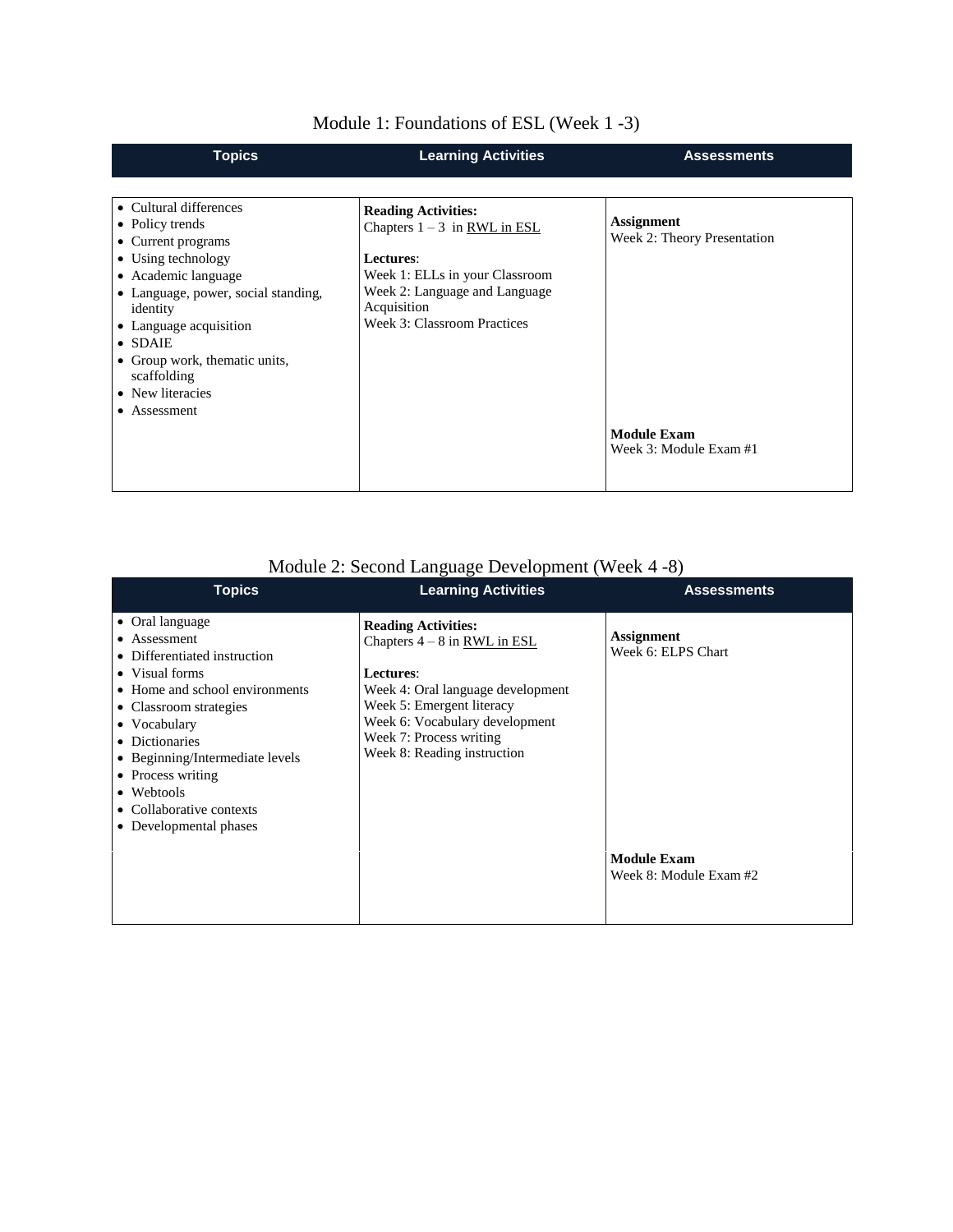| <b>Topics</b>                                                                                                                                                                                                                                                                            | <b>Learning Activities</b>                                                                                                                                                                                                                                                                                                                                                                               | <b>Assessments</b>                                                                                     |
|------------------------------------------------------------------------------------------------------------------------------------------------------------------------------------------------------------------------------------------------------------------------------------------|----------------------------------------------------------------------------------------------------------------------------------------------------------------------------------------------------------------------------------------------------------------------------------------------------------------------------------------------------------------------------------------------------------|--------------------------------------------------------------------------------------------------------|
| • Current research<br>• Matching students to texts<br>• New technologies<br>• Comprehension strategies<br>• Prereading<br>• During reading<br>• Postreading<br>• Writing as a tool<br>• Theoretical approach to assessment<br>• Informal Reading Inventory<br>• Echo, guided and ReQuest | <b>Reading Activities:</b><br>Chapter 9 - 11 in RWL in ESL<br>Required Readings in 50 Strategies:<br>Visual Scaffolding<br>Cooperative Learning<br><b>Total Physical Response</b><br>Realia<br>٠<br><b>Modeled Talk</b><br>Graphic Organizers<br>Lectures:<br>Week 9: Content reading and<br>writing – Pre and During Reading<br>Week 10: Post Reading<br>Week 11: Reading assessment<br>and instruction | <b>Assignment</b><br>Week 10: ESL Strategies Notebook<br><b>Module Exam</b><br>Week 11: Module exam #3 |

## Module 3: ESL Methods and Strategies (Weeks 9-11)

# Module 4: Lesson Planning for ESL (Weeks 12-15)

| <b>Topics</b>                                                                                                                                                                                                                                 | <b>Learning Activities</b>                                                                                                                                                                                                                                                              | <b>Assessments</b>                                                                                           |
|-----------------------------------------------------------------------------------------------------------------------------------------------------------------------------------------------------------------------------------------------|-----------------------------------------------------------------------------------------------------------------------------------------------------------------------------------------------------------------------------------------------------------------------------------------|--------------------------------------------------------------------------------------------------------------|
| • Sheltered instruction<br>$\bullet$ SIOP Model<br>• Lesson preparation<br>• Building background<br>• Comprehensible input<br>• Strategies<br>• Interaction<br>• Practice/Application<br>• Lesson Delivery<br>• Assessment<br>• Best practice | <b>Reading Activities:</b><br>Chapters 1-9 in SIOP Model<br>Lectures:<br>Week 12: Sheltered Instruction & the<br>SIOP Model (Ch. 1)<br>Week 13: Lesson Preparation<br>$(Ch. 2-4)$<br>Week 14: Practice /<br>Application/Delivery (Ch. 5-8)<br>Week 15: Review and assessment (Ch.<br>9) | Assignment<br>Week 14: SIOP Lesson Plan<br>and Presentation<br><b>Module Exam</b><br>Week 15: Module exam #4 |

# **Important University Dates**

*https://www.tamuct.edu/registrar/academic-calendar.html*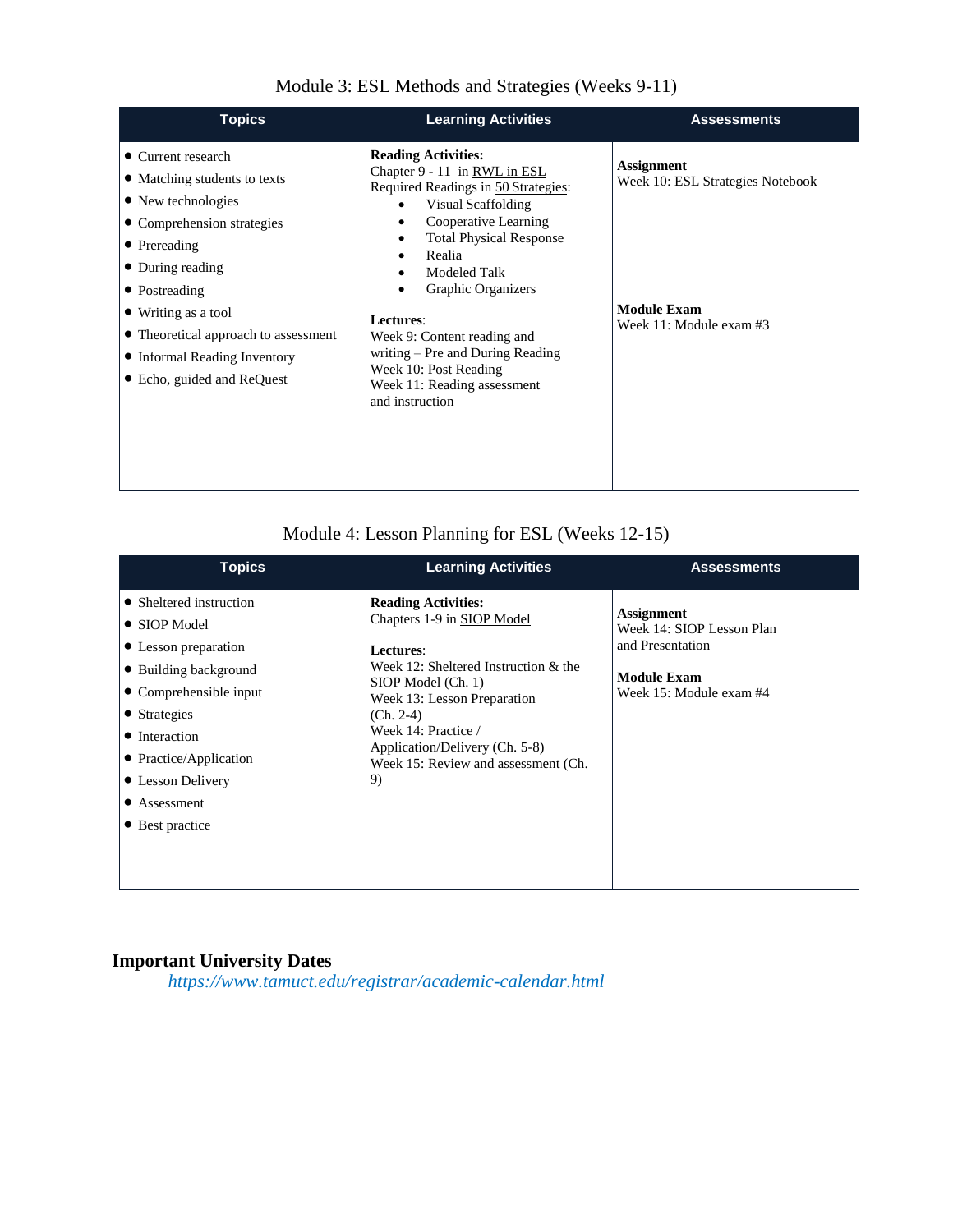## **TECHNOLOGY REQUIREMENTS AND SUPPORT**

### **Technology Requirements**

This course will use the A&M-Central Texas Instructure Canvas learning management system. **We strongly recommend the latest versions of Chrome or Firefox browsers. Canvas no longer supports any version of Internet Explorer.**

Logon to A&M-Central Texas Canvas [https://tamuct.instructure.com/] or access Canvas through the TAMUCT Online link in myCT [https://tamuct.onecampus.com/]. You will log in through our Microsoft portal.

Username: Your MyCT email address. Password: Your MyCT password

### **Canvas Support**

Use the Canvas Help link, located at the bottom of the left-hand menu, for issues with Canvas. You can select "Chat with Canvas Support," submit a support request through "Report a Problem," or call the Canvas support line: 1-844-757-0953.

For issues related to course content and requirements, contact your instructor.

## **Online Proctored Testing**

A&M-Central Texas uses Proctorio for online identity verification and proctored testing. This service is provided at no direct cost to students. If the course requires identity verification or proctored testing, the technology requirements are: Any computer meeting the minimum computing requirements, plus web camera, speaker, and microphone (or headset). Proctorio also requires the Chrome web browser with their custom plug in.

### **Other Technology Support**

For log-in problems, students should contact Help Desk Central, 24 hours a day, 7 days a week

Email: [helpdesk@tamu.edu](mailto:helpdesk@tamu.edu) Phone: (254) 519-5466 [Web Chat:](http://hdc.tamu.edu/) [http://hdc.tamu.edu] *Please let the support technician know you are an A&M-Central Texas student.*

# **UNIVERSITY RESOURCES, PROCEDURES, AND GUIDELINES**

### **Drop Policy**

If you discover that you need to drop this class, you must complete the [Drop Request](https://dynamicforms.ngwebsolutions.com/casAuthentication.ashx?InstID=eaed95b9-f2be-45f3-a37d-46928168bc10&targetUrl=https%3A%2F%2Fdynamicforms.ngwebsolutions.com%2FSubmit%2FForm%2FStart%2F53b8369e-0502-4f36-be43-f02a4202f612) Dynamic Form through Warrior Web.

[https://dynamicforms.ngwebsolutions.com/casAuthentication.ashx?InstID=eaed95b9-f2be-45f3 a37d-

46928168bc10&targetUrl=https%3A%2F%2Fdynamicforms.ngwebsolutions.com%2FSubmit% 2FForm%2FStart%2F53b8369e-0502-4f36-be43-f02a4202f612].

Faculty cannot drop students; this is always the responsibility of the student. The Registrar's Office will provide a deadline on the Academic Calendar for which the form must be completed. Once you submit the completed form to the Registrar's Office, you must go into Warrior Web and confirm that you are no longer enrolled. If you still show as enrolled, FOLLOW-UP with the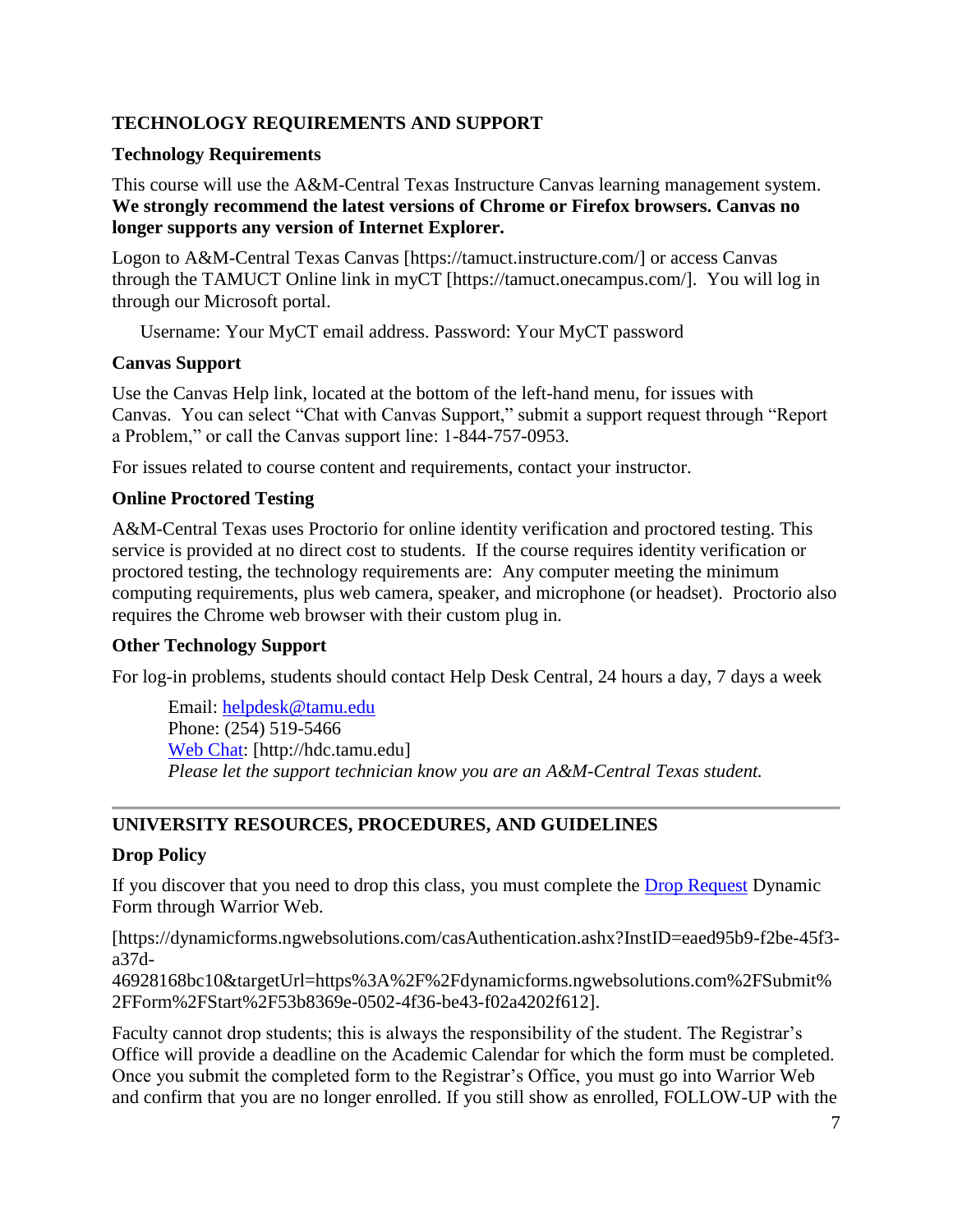Registrar's Office immediately. You are to attend class until the procedure is complete to avoid penalty for absence. Should you miss the drop deadline or fail to follow the procedure, you will receive an F in the course, which may affect your financial aid and/or VA educational benefits.

## **Academic Integrity**

Texas A&M University-Central Texas values the integrity of the academic enterprise and strives for the highest standards of academic conduct. A&M-Central Texas expects its students, faculty, and staff to support the adherence to high standards of personal and scholarly conduct to preserve the honor and integrity of the creative community. Any deviation by students from this expectation may result in a failing grade for the assignment and potentially a failing grade for the course. All academic misconduct concerns will be referred to the Office of Student Conduct. When in doubt on collaboration, citation, or any issue, please contact your instructor before taking a course of action.

For more [information](https://nam04.safelinks.protection.outlook.com/?url=https%3A%2F%2Fwww.tamuct.edu%2Fstudent-affairs%2Fstudent-conduct.html&data=04%7C01%7Clisa.bunkowski%40tamuct.edu%7Ccfb6e486f24745f53e1a08d910055cb2%7C9eed4e3000f744849ff193ad8005acec%7C0%7C0%7C637558437485252160%7CUnknown%7CTWFpbGZsb3d8eyJWIjoiMC4wLjAwMDAiLCJQIjoiV2luMzIiLCJBTiI6Ik1haWwiLCJXVCI6Mn0%3D%7C1000&sdata=yjftDEVHvLX%2FhM%2FcFU0B99krV1RgEWR%2BJ%2BhvtoR6TYk%3D&reserved=0) regarding the Student Conduct process, [https://www.tamuct.edu/studentaffairs/student-conduct.html].

If you know of potential honor violations by other students, you may [submit](https://nam04.safelinks.protection.outlook.com/?url=https%3A%2F%2Fcm.maxient.com%2Freportingform.php%3FTAMUCentralTexas%26layout_id%3D0&data=04%7C01%7Clisa.bunkowski%40tamuct.edu%7Ccfb6e486f24745f53e1a08d910055cb2%7C9eed4e3000f744849ff193ad8005acec%7C0%7C0%7C637558437485262157%7CUnknown%7CTWFpbGZsb3d8eyJWIjoiMC4wLjAwMDAiLCJQIjoiV2luMzIiLCJBTiI6Ik1haWwiLCJXVCI6Mn0%3D%7C1000&sdata=CXGkOa6uPDPX1IMZ87z3aZDq2n91xfHKu4MMS43Ejjk%3D&reserved=0) a report, [https://cm.maxient.com/reportingform.php?TAMUCentralTexas&layout\_id=0].

# **Academic Accommodations**

At Texas A&M University-Central Texas, we value an inclusive learning environment where every student has an equal chance to succeed and has the right to a barrier-free education. The Warrior Center for Student Success, Equity and Inclusion is responsible for ensuring that students with a disability receive equal access to the university's programs, services and activities. If you believe you have a disability requiring reasonable accommodations, please contact the Office of Access and Inclusion, WH-212; or call (254) 501-5836. Any information you provide is private and confidential and will be treated as such.

For more information, please visit our Access  $\&$  Inclusion Canvas page (log-in required) [https://tamuct.instructure.com/courses/717]

# **Important information for Pregnant and/or Parenting Students**

Texas A&M University-Central Texas supports students who are pregnant and/or parenting. In accordance with requirements of Title IX and related guidance from US Department of Education's Office of Civil Rights, the Dean of Student Affairs' Office can assist students who are pregnant and/or parenting in seeking accommodations related to pregnancy and/or parenting. Students should seek out assistance as early in the pregnancy as possible. For more information, please visit [Student Affairs](https://www.tamuct.edu/student-affairs/pregnant-and-parenting-students.html) [https://www.tamuct.edu/student-affairs/pregnant-and-parentingstudents.html]. Students may also contact the institution's Title IX Coordinator. If you would like to read more about these [requirements and guidelines](http://www2.ed.gov/about/offices/list/ocr/docs/pregnancy.pdf) online, please visit the website [http://www2.ed.gov/about/offices/list/ocr/docs/pregnancy.pdf].

Title IX of the Education Amendments Act of 1972 prohibits discrimination on the basis of sex and gender–including pregnancy, parenting, and all related conditions. A&M-Central Texas is able to provide flexible and individualized reasonable accommodation to pregnant and parenting students. All pregnant and parenting students should contact the Associate Dean in the Division of Student Affairs at (254) 501-5909 to seek out assistance. Students may also contact the University's Title IX Coordinator.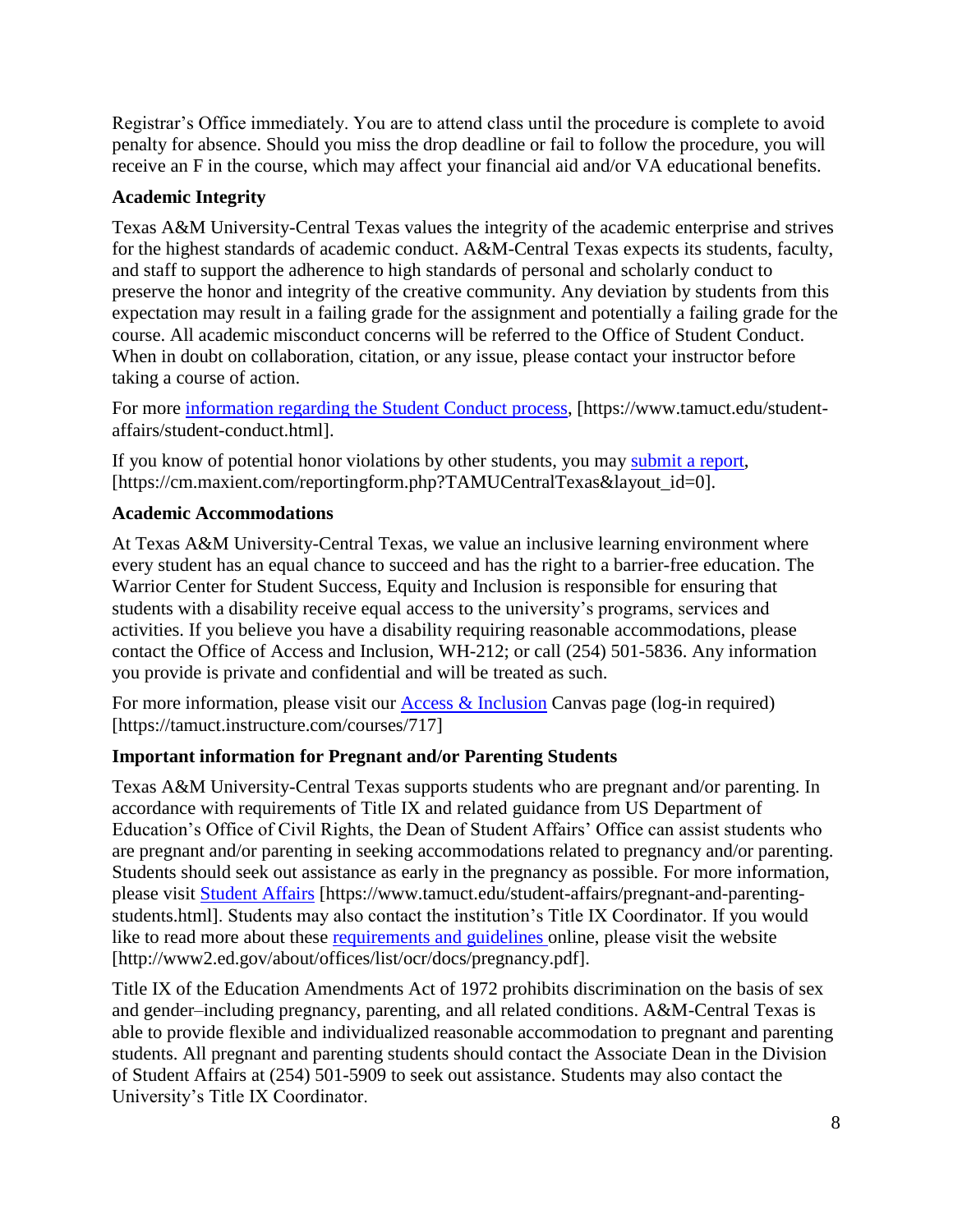## **Tutoring**

Tutoring is available to all A&M-Central Texas students, both virtually and in-person. Student success coaching is available online upon request.

If you have a question, are interested in becoming a tutor, or in need of success coaching contact the Warrior Center for Student Success, Equity and Inclusion at (254) 501-5836, visit the Warrior Center at 212 Warrior Hall, or by emailing [WarriorCenter@tamuct.edu.](mailto:WarriorCenter@tamuct.edu)

To schedule tutoring sessions and view tutor availability, please visit Tutor [Matching](https://tutormatchingservice.com/TAMUCT) [Services](https://tutormatchingservice.com/TAMUCT) [https://tutormatchingservice.com/TAMUCT] or visit the Tutoring Center in 111 Warrior Hall.

Chat live with a remote tutor 24/7 for almost any subject from on your computer! Tutor.com is an online tutoring platform that enables A&M-Central Texas students to log in and receive online tutoring support at no additional cost. This tool provides tutoring in over 40 subject areas except writing support. Access Tutor.com through Canvas.

### **University Writing Center**

University Writing Center: Located in Warrior Hall 416, the University Writing Center (UWC) at Texas A&M University–Central Texas (A&M–Central Texas) is a free service open to all A&M–Central Texas students. For the Spring 2022 semester, the hours of operation are from 10:00 a.m.-5:00 p.m. Monday thru Thursday in Warrior Hall 416 (with online tutoring available every hour as well) with satellite hours available online only Monday thru Thursday from 6:00- 9:00 p.m. and Saturday 12:00-3:00 p.m.

Tutors are prepared to help writers of all levels and abilities at any stage of the writing process. While tutors will not write, edit, or grade papers, they will assist students in developing more effective composing practices. By providing a practice audience for students' ideas and writing, our tutors highlight the ways in which they read and interpret students' texts, offering guidance and support throughout the various stages of the writing process. In addition, students may work independently in the UWC by checking out a laptop that runs the Microsoft Office suite and connects to WIFI, or by consulting our resources on writing, including all of the relevant style guides. Whether you need help brainstorming ideas, organizing an essay, proofreading, understanding proper citation practices, or just want a quiet place to work, the UWC is here to help!

Students may arrange a one-to-one session with a trained and experienced writing tutor by making an appointment via [WCOnline](https://tamuct.mywconline.com/) [https://tamuct.mywconline.com/]. In addition, you can email Dr. Bruce Bowles Jr. at bruce.bowles@tamuct.edu if you have any questions about the UWC, need any assistance with scheduling, or would like to schedule a recurring appointment with your favorite tutor by making an appointment via [WCOnline](https://tamuct.mywconline.com/) [https://tamuct.mywconline.com/]. In addition, you can email Dr. Bruce Bowles Jr. at bruce.bowles@tamuct.edu if you have any questions about the UWC, need any assistance with scheduling, or would like to schedule a recurring appointment with your favorite tutor.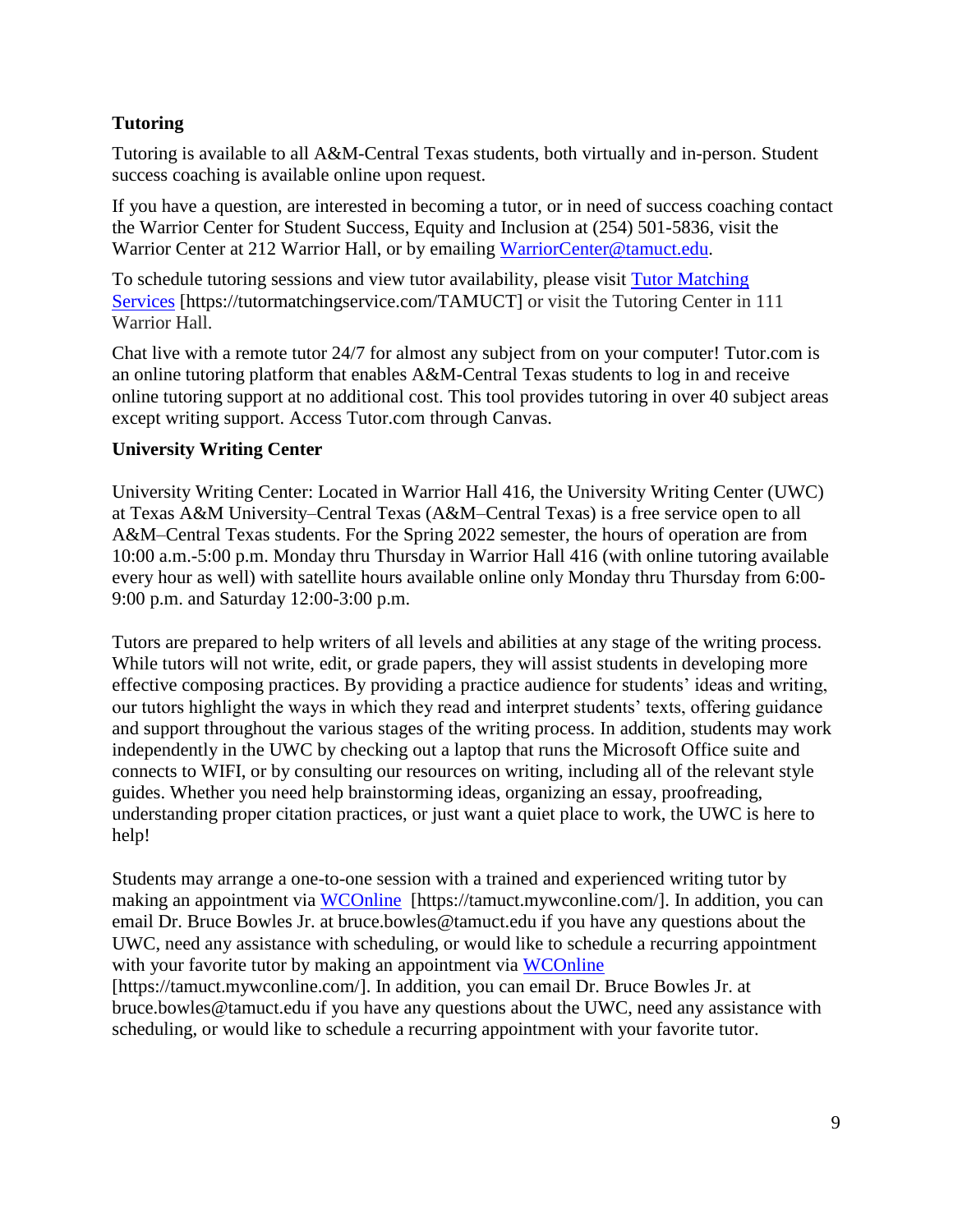## **University Library**

The University Library provides many services in support of research across campus and at a distance. We offer over 200 electronic databases containing approximately 400,000 eBooks and 82,000 journals, in addition to the 96,000 items in our print collection, which can be mailed to students who live more than 50 miles from campus. Research guides for each subject taught at A&M-Central Texas are available through our website to help students navigate these resources. On campus, the library offers technology including cameras, laptops, microphones, webcams, and digital sound recorders.

Research assistance from a librarian is also available 24 hours a day through our online chat service, and at the reference desk when the library is open. Research sessions can be scheduled for more comprehensive assistance, and may take place virtually through WebEx, Microsoft Teams or in-person at the library. Schedule an [appointment](https://nam04.safelinks.protection.outlook.com/?url=https%3A%2F%2Ftamuct.libcal.com%2Fappointments%2F%3Fg%3D6956&data=04%7C01%7Clisa.bunkowski%40tamuct.edu%7Cde2c07d9f5804f09518008d9ab7ba6ff%7C9eed4e3000f744849ff193ad8005acec%7C0%7C0%7C637729369835011558%7CUnknown%7CTWFpbGZsb3d8eyJWIjoiMC4wLjAwMDAiLCJQIjoiV2luMzIiLCJBTiI6Ik1haWwiLCJXVCI6Mn0%3D%7C3000&sdata=KhtjgRSAw9aq%2FoBsB6wyu8b7PSuGN5EGPypzr3Ty2No%3D&reserved=0)

[here](https://nam04.safelinks.protection.outlook.com/?url=https%3A%2F%2Ftamuct.libcal.com%2Fappointments%2F%3Fg%3D6956&data=04%7C01%7Clisa.bunkowski%40tamuct.edu%7Cde2c07d9f5804f09518008d9ab7ba6ff%7C9eed4e3000f744849ff193ad8005acec%7C0%7C0%7C637729369835011558%7CUnknown%7CTWFpbGZsb3d8eyJWIjoiMC4wLjAwMDAiLCJQIjoiV2luMzIiLCJBTiI6Ik1haWwiLCJXVCI6Mn0%3D%7C3000&sdata=KhtjgRSAw9aq%2FoBsB6wyu8b7PSuGN5EGPypzr3Ty2No%3D&reserved=0) [https://tamuct.libcal.com/appointments/?g=6956]. Assistance may cover many topics, including how to find articles in peer-reviewed journals, how to cite resources, and how to piece together research for written assignments.

Our 27,000-square-foot facility on the A&M-Central Texas main campus includes student lounges, private study rooms, group work spaces, computer labs, family areas suitable for all ages, and many other features. Services such as interlibrary loan, TexShare, binding, and laminating are available. The library frequently offers workshops, tours, readings, and other events. For more information, please visit our Library [website](https://nam04.safelinks.protection.outlook.com/?url=https%3A%2F%2Ftamuct.libguides.com%2Findex&data=04%7C01%7Clisa.bunkowski%40tamuct.edu%7C7d8489e8839a4915335f08d916f067f2%7C9eed4e3000f744849ff193ad8005acec%7C0%7C0%7C637566044056484222%7CUnknown%7CTWFpbGZsb3d8eyJWIjoiMC4wLjAwMDAiLCJQIjoiV2luMzIiLCJBTiI6Ik1haWwiLCJXVCI6Mn0%3D%7C1000&sdata=2R755V6rcIyedGrd4Os5rkgn1PvhHKU3kUV1vBKiHFo%3D&reserved=0) [http://tamuct.libguides.com/index].

# **OPTIONAL POLICY STATEMENTS**

# **A Note about Sexual Violence at A&M-Central Texas**

Sexual violence is a serious safety, social justice, and public health issue. The university offers support for anyone struggling with these issues. University faculty are mandated reporters, so if someone discloses that they were sexually assaulted (or a victim of Domestic/Dating Violence or Stalking) while a student at TAMUCT, faculty members are required to inform the Title IX Office. If you want to discuss any of these issues confidentially, you can do so through Student Wellness and Counseling (254-501-5955) located on the second floor of Warrior Hall (207L).

Sexual violence can occur on our campus because predators often feel emboldened, and victims often feel silenced or shamed. It is incumbent on ALL of us to find ways to actively create environments that tell predators we don't agree with their behaviors and tell survivors we will support them. Your actions matter. Don't be a bystander; be an agent of change. For additional information on campus policy and resources visit the [Title IX webpage](https://www.tamuct.edu/compliance/titleix.html) [\[https://www.tamuct.edu/compliance/titleix.html\]](https://www.tamuct.edu/compliance/titleix.html).

### **Behavioral Intervention**

Texas A&M University-Central Texas cares about the safety, health, and well-being of its students, faculty, staff, and community. If you are aware of individuals for whom you have a concern, please make a referral to the Behavioral Intervention Team. Referring your concern shows you care. You can complete the [referral](https://cm.maxient.com/reportingform.php?TAMUCentralTexas&layout_id=2) online

[https://cm.maxient.com/reportingform.php?TAMUCentralTexas&layout\_id=2].